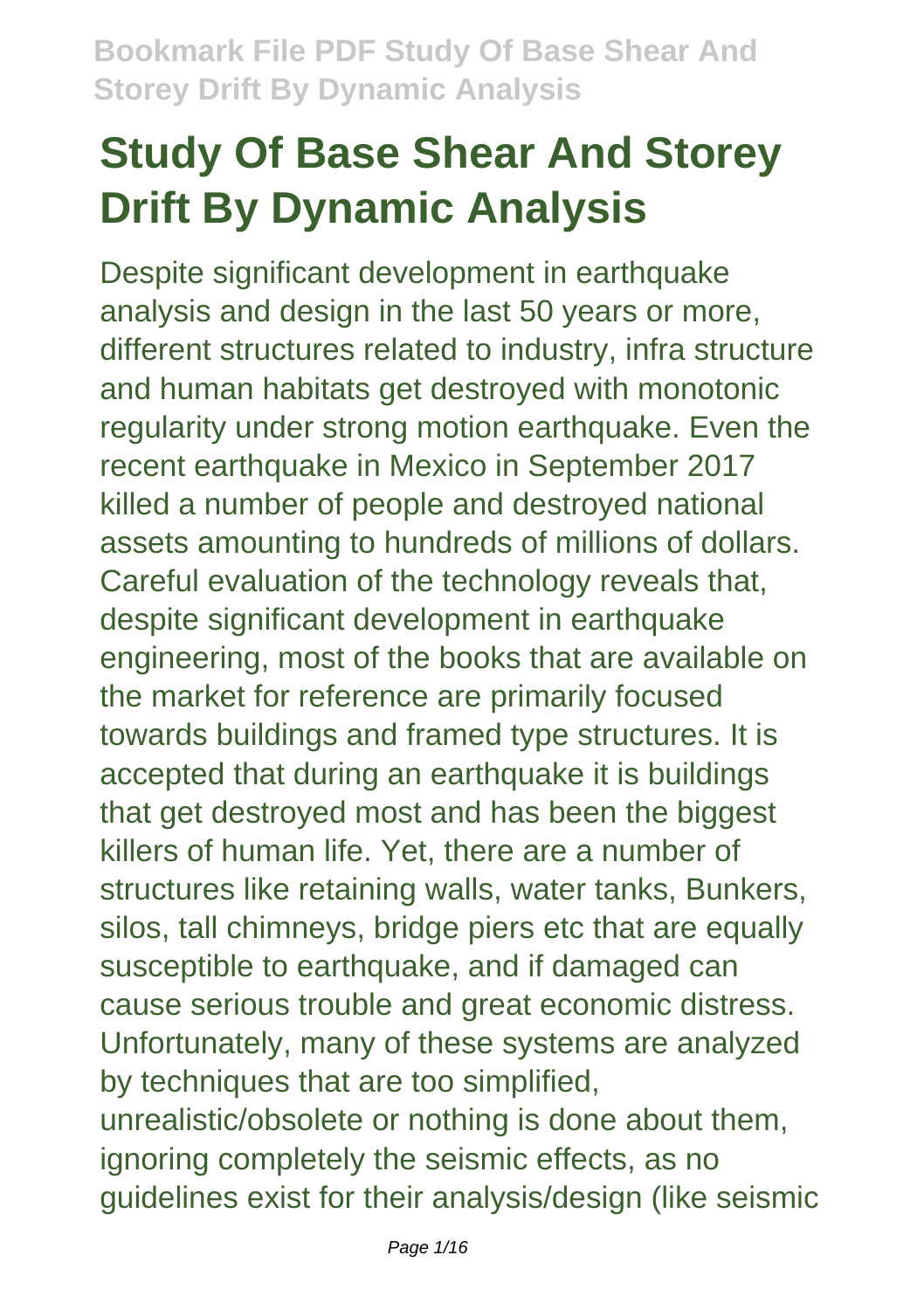analysis of counterfort retaining walls or dynamic pressures on bunker walls etc.). This highly informative book addresses many of these items for which there exists a significant gap in technology and yet remain an important life line of considerable commercial significance.The book is an outcome of authors' academic research and practice across the four continents (USA, Europe, Africa and Asia) in the last thirty two years, where many of these technologies have been put in practice, that got tested against real time earthquakes. All methods presented herein have been published previously in peer reviewed research journals and international conferences of repute before being put to practice. Professionals working in international EPC and consulting engineering firms, graduates taking advanced courses in earthquake engineering, doctoral scholars pursuing research in earthquake engineering in the area of dynamic soil structure interaction (DSSI) and advanced under graduates wanting to self-learn and update themselves on earthquake analysis and design are greatly benefited from this book.

The book focuses on the use of inelastic analysis methods for the seismic assessment and design of bridges, for which the work carried out so far, albeit interesting and useful, is nevertheless clearly less than that for buildings. Although some valuable literature on the subject is currently available, the Page 2/16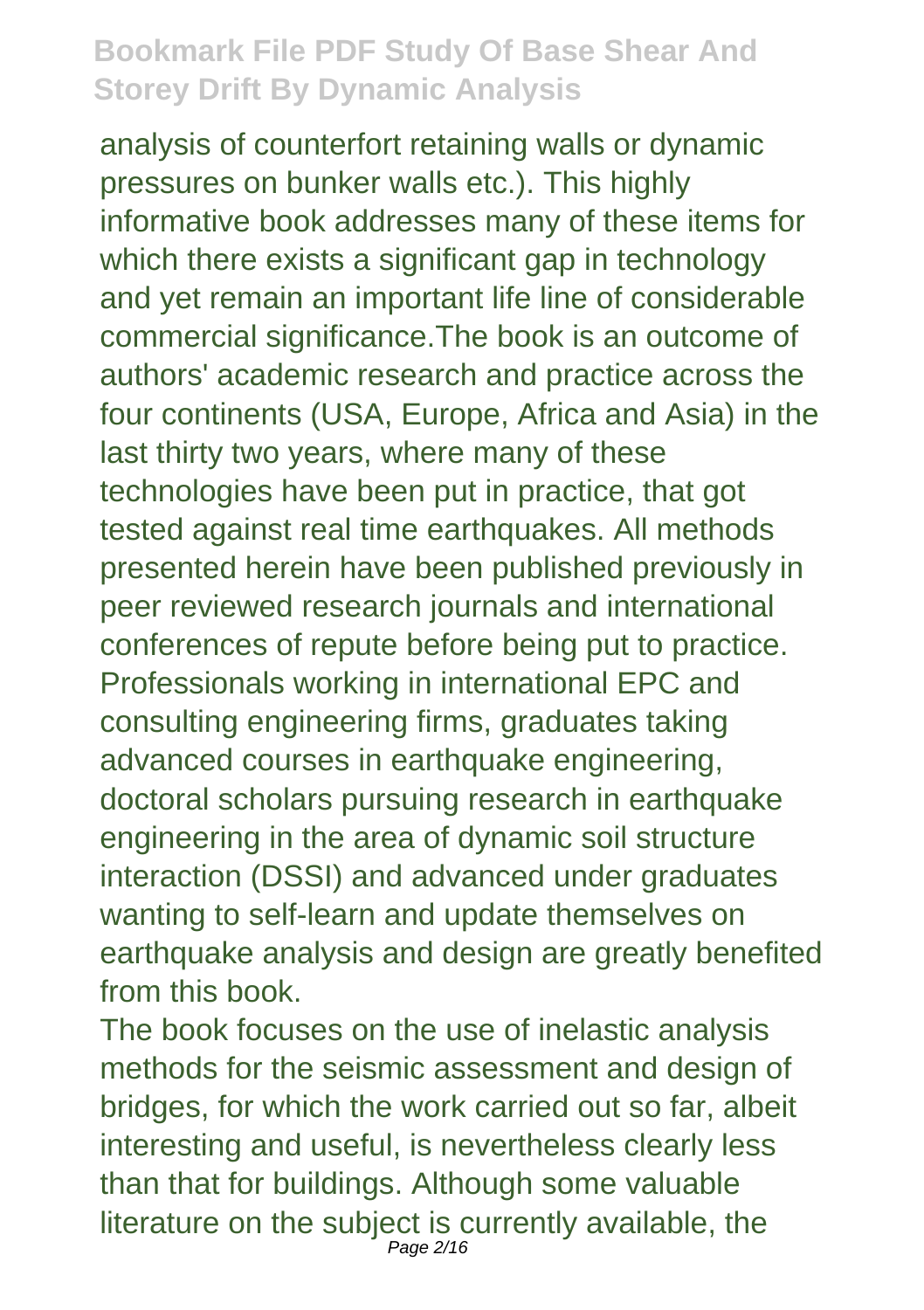most advanced inelastic analysis methods that emerged during the last decade are currently found only in the specialised research-oriented literature, such as technical journals and conference proceedings. Hence the key objective of this book is two-fold, first to present all important methods belonging to the aforementioned category in a uniform and sufficient for their understanding and implementation length, and to provide also a critical perspective on them by including selected casestudies wherein more than one methods are applied to a specific bridge and by offering some critical comments on the limitations of the individual methods and on their relative efficiency. The book should be a valuable tool for both researchers and practicing engineers dealing with seismic design and assessment of bridges, by both making the methods and the analytical tools available for their implementation, and by assisting them to select the method that best suits the individual bridge projects that each engineer and/or researcher faces. A study on minimum total base shear of current codeC, S and K coefficientsExperiments and Analyses to Study the Seismic Response of Reinforced Concrete Frame-wall Structures with Yielding Columns The construction industry is a vibrant and active

industry. The building sector is responsible for creating, modifying and improving the living Page  $3/16$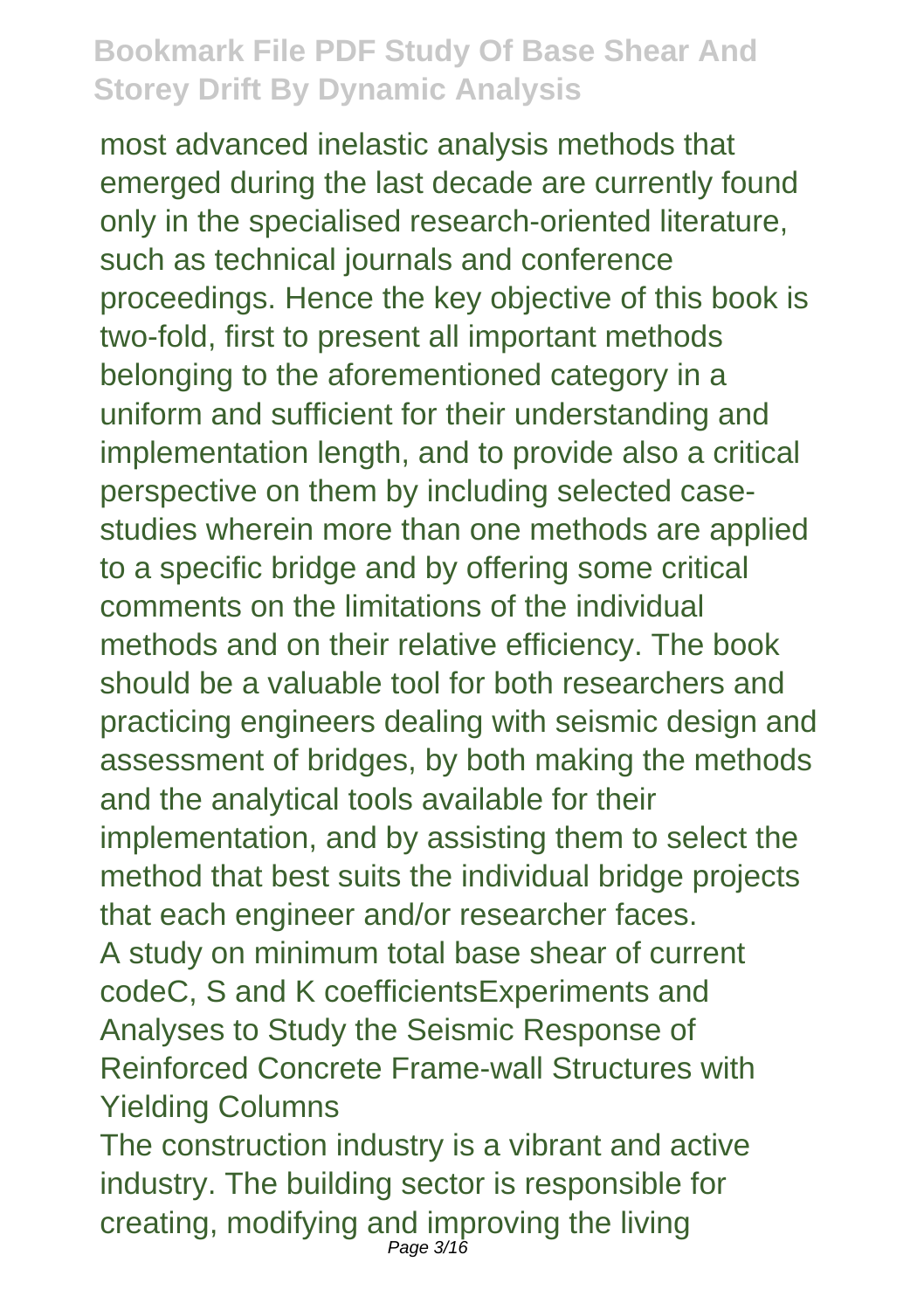environment of humanity. This volume presents solutions that facilitate and promote the adoption of policies, methods and tools to accelerate the movement towards a global sustainable built environment.

A brief summary of the history of seismic design as given in chapter 1, indicates that initially design was purely based on strength or force considerations. When the importance of displacement, however, became better appreciated, it was attempted to modify the existing force-based approach in order to include considerations of displacement, rather than to totally reconsider the procedure on a more rational basis. In the last decade, then, several researchers started pointing out this inconsistency, proposing displacement-based approaches for earthquake engineering evaluation and design, with the aim of providing improved reliability in the engineering process by more directly relating computed response and expected structural performance. The main objective of this report is to summarize, critically review and compare the displacement - based approaches proposed in the literature, thus favouring code implementation and practical use of rational and reliable methods. Chapter 2 Seismic performance and design objectives of this report introduces concepts of performance levels, seismic hazard representation, and the coupling of performance and hazard to define performance objectives. In fact, for displacement analysis to be relevant in the context of performance-based design, the structural engineer must select appropriate performance levels and seismic loadings. A critical review of some engineering limit states appropriate to the different performance levels is therefore proposed. In chapter 3 Conceptual basis for displacement-based earthquake resistant design, the fundamental principles associated with Page 4/16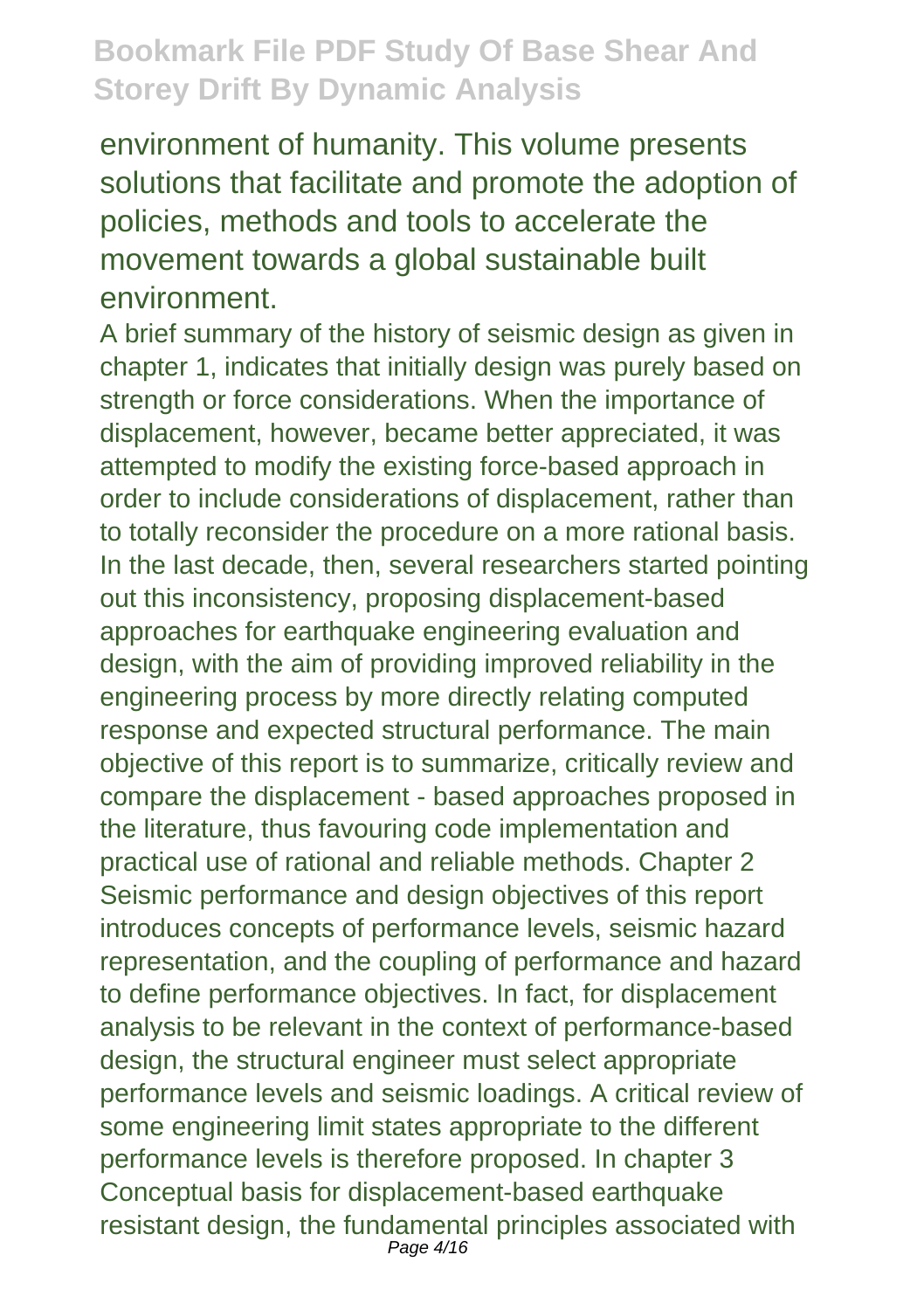displacement of the ground during an earthquake and the effects, in terms of displacement, in the structure, are reviewed. The historical development guides the presentation with a review of general linear and nonlinear structural dynamics principles, general approaches to estimate displacement, for both ground and structure, and finally a general presentation of the means to measure and judge the appropriateness of the displacements of the structure in section. Chapter 4 Approaches and procedures for displacement-based design can be somehow considered the fundamental part of the report, since a critical summary of the displacement - based approaches proposed by different researchers is presented there. Displacement - based design may require specific characterization of the input ground motion, a topic addressed in Chapter 5 Seismic input. In general, various pertinent definitions of input motion for noncode format analysis are included, while peak ground parameters necessary for code base shear equations are only addressed as needed for the definition of motion for analysis. Chapter 6 Displacement capacity of members and systems addresses the fundamental problem of evaluating the inelastic displacement capacity of reinforced concrete members and realistic values of their effective cracked stiffness at yielding, including effects of shear and inclined cracking, anchorage slip, bar buckling and of load cycling. In Chapter 7 Application and evaluation of displacement-based approaches, some of the many different displacement based design procedures briefly introduced in Chapter 4 are applied to various case studies, identifying and discussing the difficulties a designer may encounter when trying to use displacement based design. Results for five different case studies designed in accordance with eight different displacement based design methods are presented. Although in general case studies are considered a useful but marginal Page 5/16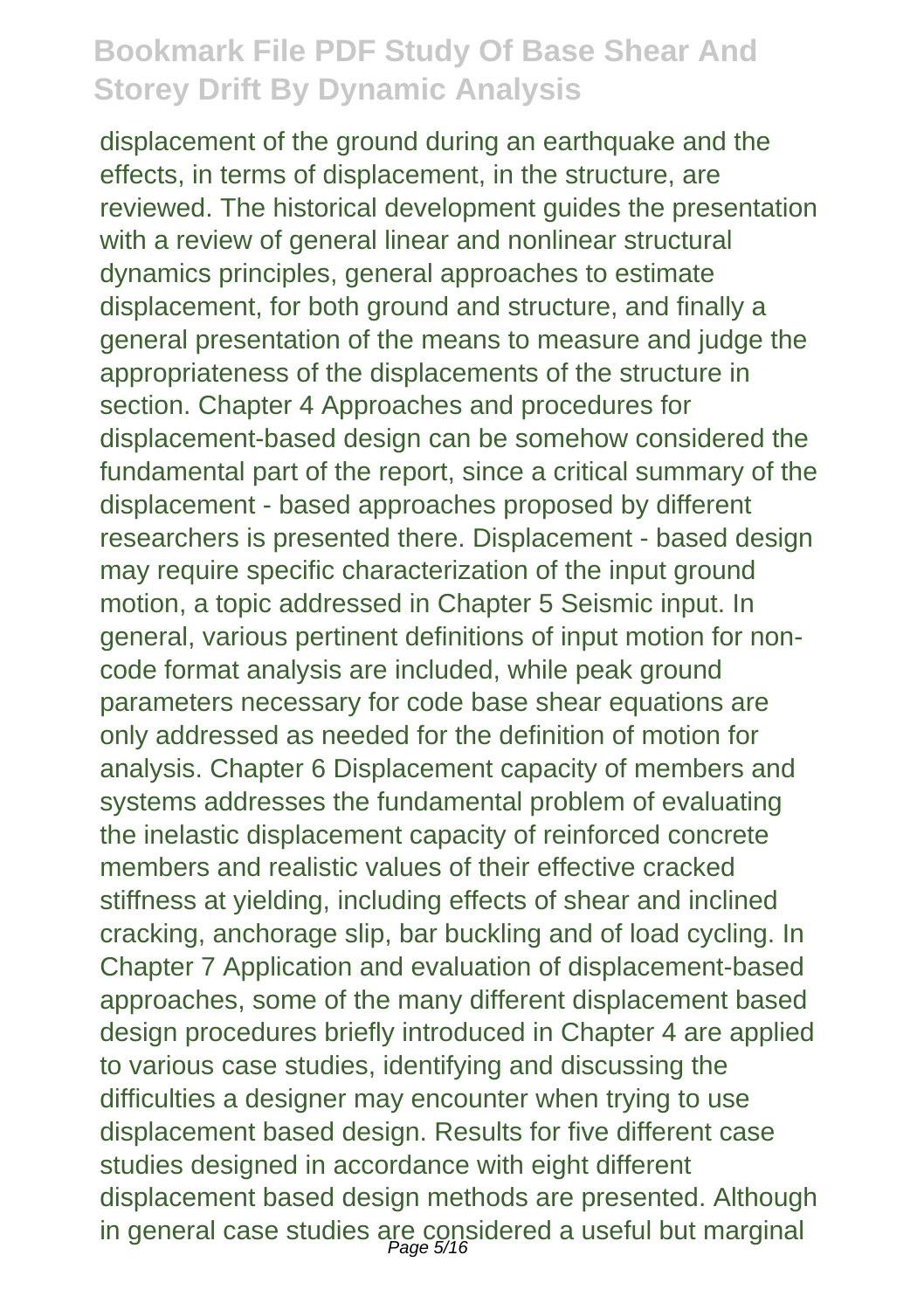part of a state of the art document, in this case it has to be noted that chapter 7 is possibly the most innovative and fundamental part of the whole report. The conclusions of chapter 7 are the fundamental and essential conclusions of the document and allow foreseeing a bright future for displacement - based design approaches. The state-of-art report has been elaborated over a period of 4 years by Task Group 7.2 Displacement-based design and assessment of fib Commission 7Seismic design, a truly international team of experts, representing the expertise and experience of all the important seismic regions of the world. In October 2002 the final draft of the Bulletin was presented to the public during the 1st fibCongress in Osaka. It was also there that it was approved by fib Commission 7Seismic Design. Equivalent Lateral Force Method (ELF) and Response Spectrum Analysis (RSA) are the two most popular methods of seismic design of structures. This study aims to present a comparative study of the two methods using hand-calculated approach as well as computer analysis according to ASCE 7-10 Standards. The two methods have been compared in terms of base shear and story forces by analyzing various models for different number of stories and different support conditions. It was found that ELF gives conservative results in comparison to RSA. This result was more obvious in case of four-story frames. Hence, for structures of increased elevation, the analysis from ELF may not be sufficient. This book comprises select proceedings of the International Conference on Smart Technologies for Energy, Environment, and Sustainable Development (ICSTEESD 2018). The chapters are broadly divided into three focus areas, viz. energy, environment, and sustainable development, and discusses the relevance and applications of smart technologies in these fields. A wide variety of topics such as renewable energy, energy conservation and management,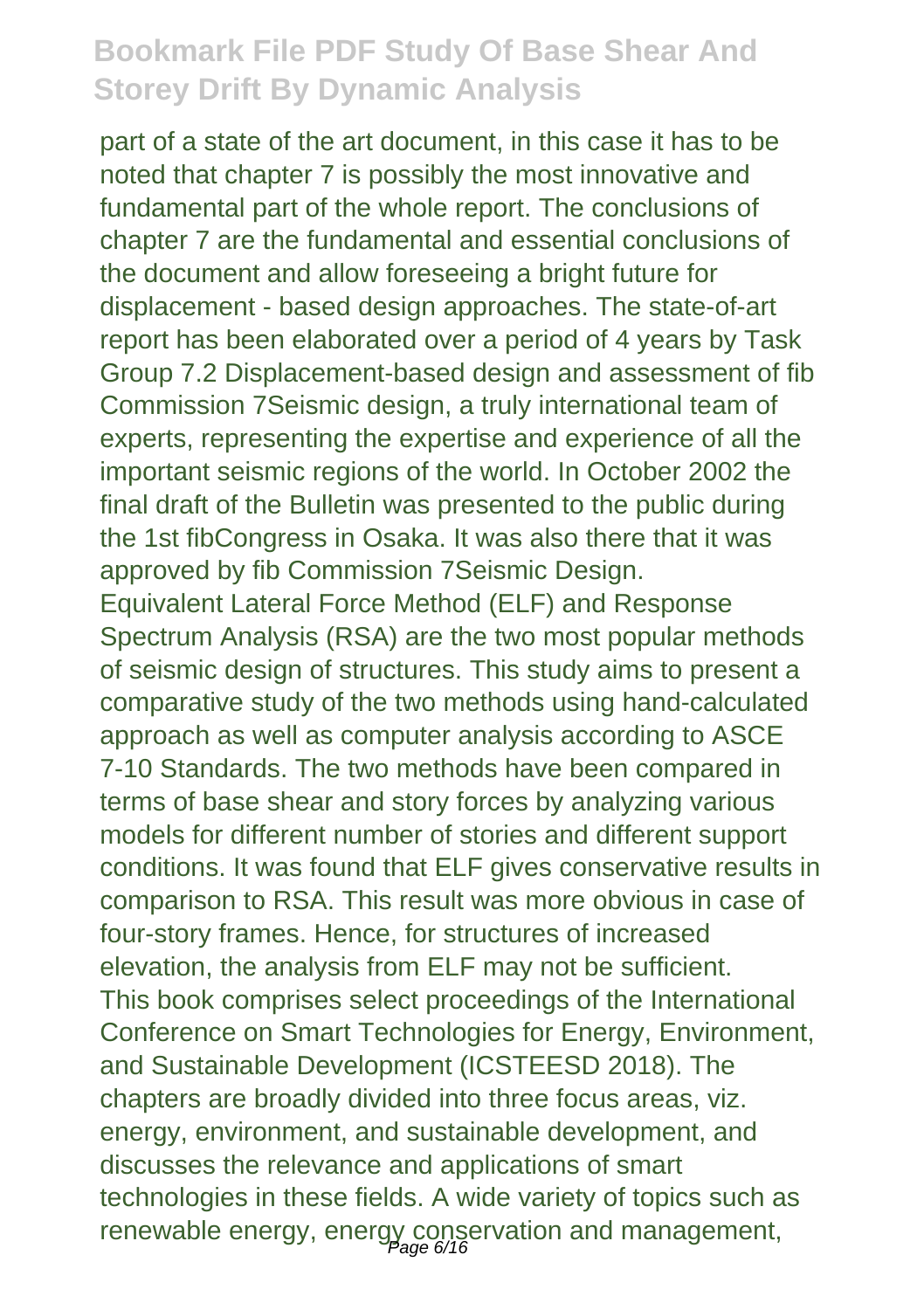energy policy and planning, environmental management, marine environment, green building, smart cities, smart transportation are covered in this book. Researchers and professionals from varied engineering backgrounds contribute chapters with an aim to provide economically viable solutions to sustainable development challenges. The book will prove useful for academics, professionals, and policy makers interested in sustainable development.

ICSSD 2002 is the second in the series of International Conferences on Structural Stability and Dynamics, which provides a forum for the exchange of ideas and experiences in structural stability and dynamics among academics, engineers, scientists and applied mathematicians. Held in the modern and vibrant city of Singapore, ICSSD 2002 provides a peep at the areas which experts on structural stability and dynamics will be occupied with in the near future. From the technical sessions, it is evident that well-known structural stability and dynamic theories and the computational tools have evolved to an even more advanced stage. Many delegates from diverse lands have contributed to the ICSSD 2002 proceedings, along with the participation of colleagues from the First Asian Workshop on Meshfree Methods and the International Workshop on Recent Advances in Experiments and Computations on Modeling of Heterogeneous Systems. Forming a valuable source for future reference, the proceedings contain 153 papers OCo including 3 keynote papers and 23 invited papers OCo contributed by authors from all over the world who are working in advanced multidisciplinary areas of research in engineering. All these papers are peer-reviewed, with excellent quality, and cover the topics of structural stability, structural dynamics, computational methods, wave propagation, nonlinear analysis, failure analysis, inverse problems, non-destructive evaluation, smart materials and structures, vibration control and seismic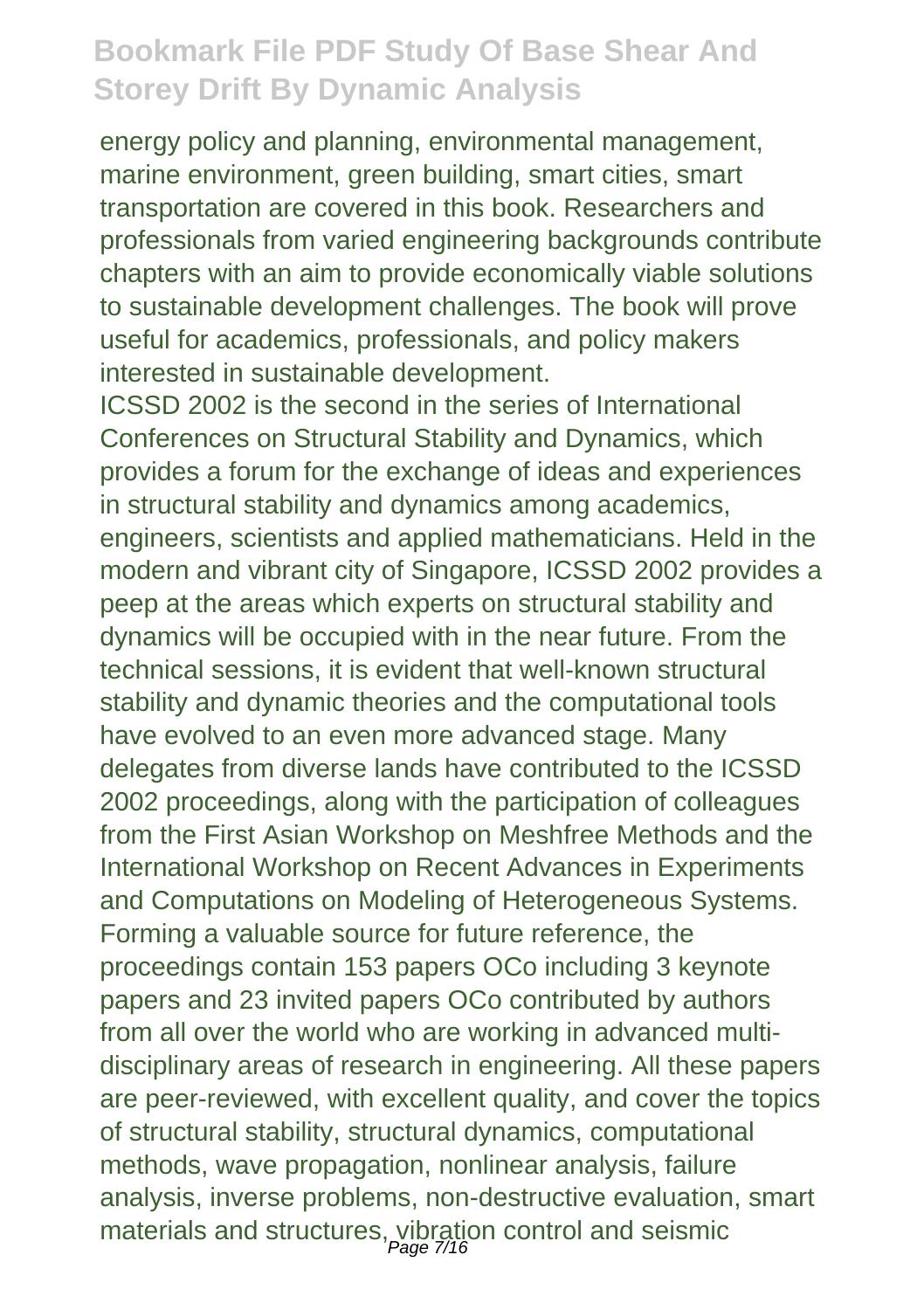responses.The major features of the book are summarized as follows: a total of 153 papers are included with many of them presenting fresh ideas and new areas of research; all papers have been peer-reviewed and are grouped into sections for easy reference; wide coverage of research areas is provided and yet there is good linkage with the central topic of structural stability and dynamics; the methods discussed include those that are theoretical, analytical, computational, artificial, evolutional and experimental; the applications range from civil to mechanical to geo-mechanical engineering, and even to bioengineering."

p="" This book contains select papers from the International Conference on Geotechnical Engineering Iraq discussing the challenges, opportunities, and problems of application of geotechnical engineering in projects. The contents cover a wide spectrum of themes in geotechnical engineering, including but not limited to sustainability & geotechnical engineering, modeling of foundations & slope stability, seismic analysis & soil mechanics, construction materials, and construction & management of projects. This volume will prove a valuable resource for practicing engineers and researchers in the field of geotechnical engineering, structural engineering, and construction and management of projects. ^

The book presents the select proceedings of National Conference on Recent Advances in Structural Engineering (NCRASE 2020). Various topics covered in this book include advanced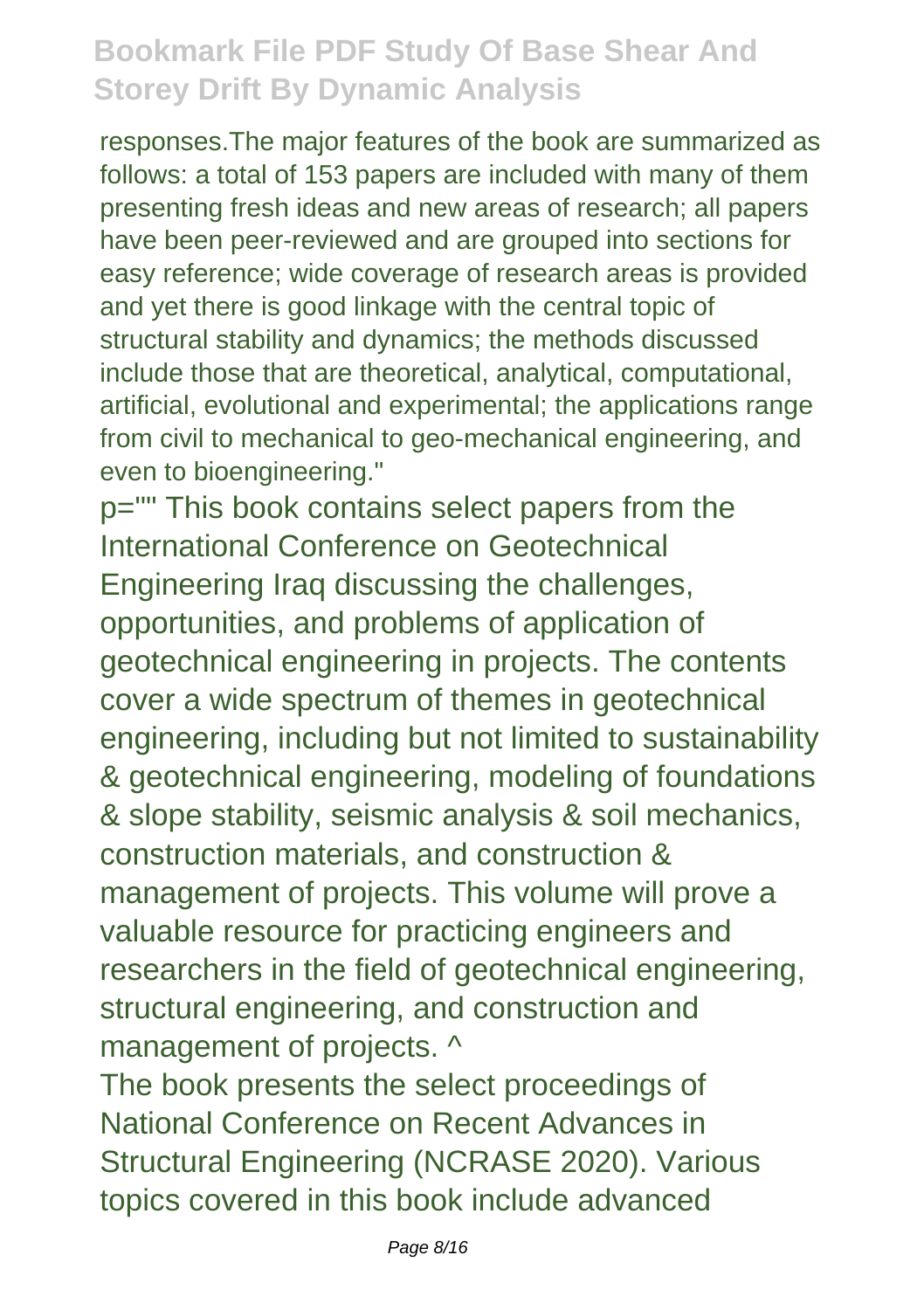structural materials, computational methods of structures, earthquake resistant analysis and design, analysis and design of structures against wind loads, pre-stressed concrete structures, bridge engineering, experimental methods and techniques of structures, offshore structures, composite structures, smart materials and structures, port and harbor structures, structural dynamics, high rise structures, sustainable materials in the construction technology, advanced structural analysis, extreme loads on structures, innovative structures, and special structures. The book will be useful for researchers and professional working in the field of structural engineering. The book presents research papers presented by academicians, researchers, and practicing structural engineers from India and abroad in the recently held Structural Engineering Convention (SEC) 2014 at Indian Institute of Technology Delhi during 22 – 24 December 2014. The book is divided into three volumes and encompasses multidisciplinary areas within structural engineering, such as earthquake engineering and structural dynamics, structural mechanics, finite element methods, structural vibration control, advanced cementitious and composite materials, bridge engineering, and soilstructure interaction. Advances in Structural Engineering is a useful reference material for structural engineering fraternity including undergraduate and postgraduate students, Page 9/16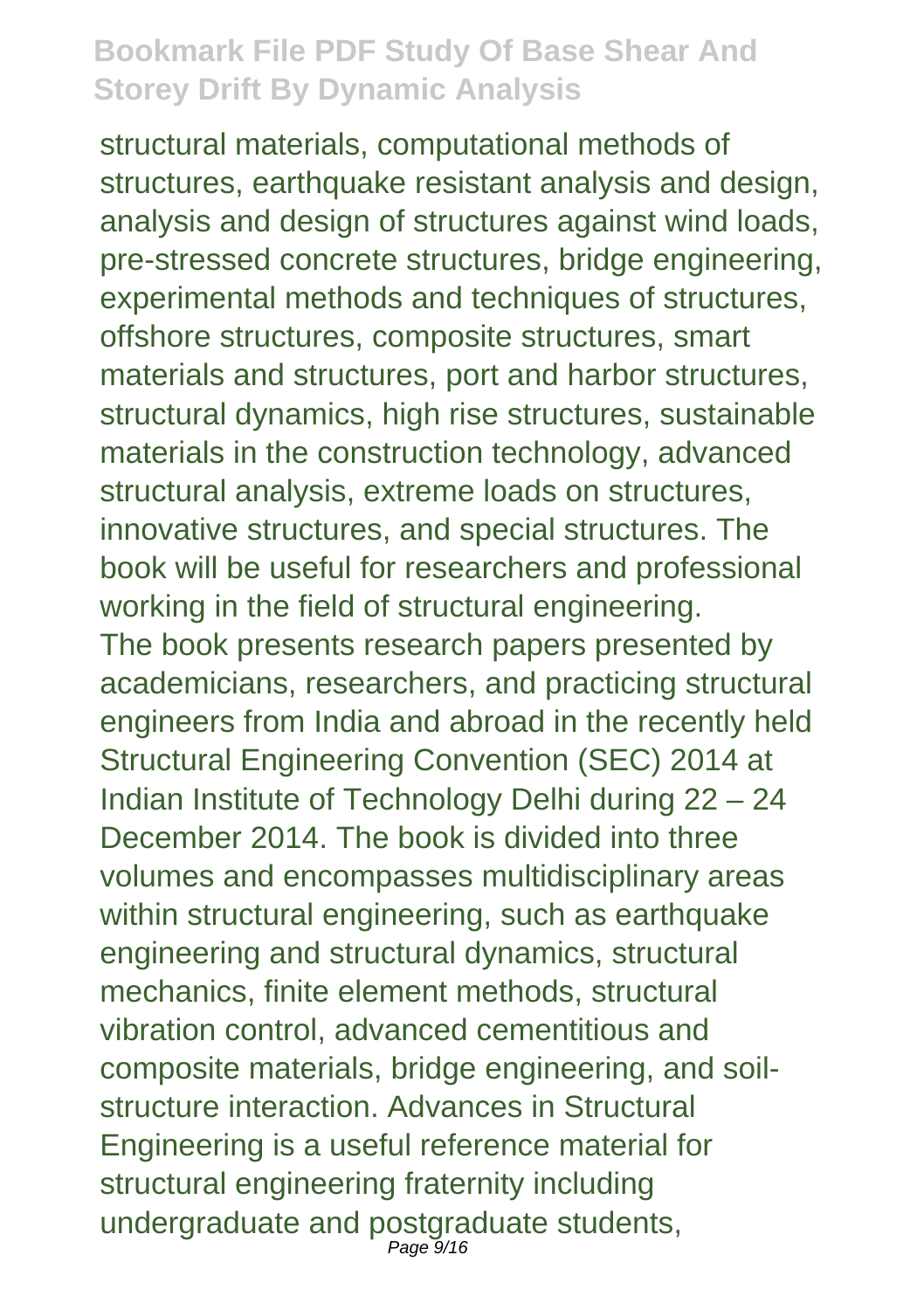academicians, researchers and practicing engineers. Marine Structural Design, Second Edition, is a wideranging, practical guide to marine structural analysis and design, describing in detail the application of modern structural engineering principles to marine and offshore structures. Organized in five parts, the book covers basic structural design principles, strength, fatigue and fracture, and reliability and risk assessment, providing all the knowledge needed for limit-state design and re-assessment of existing structures. Updates to this edition include new chapters on structural health monitoring and riskbased decision-making, arctic marine structural development, and the addition of new LNG ship topics, including composite materials and structures, uncertainty analysis, and green ship concepts. Provides the structural design principles, background theory, and know-how needed for marine and offshore structural design by analysis Covers strength, fatigue and fracture, reliability, and risk assessment together in one resource, emphasizing practical considerations and applications Updates to this edition include new chapters on structural health monitoring and risk-based decision making, and new content on arctic marine structural design Earthquakes, even though they occur rarely, induce inertia forc% which is dynamic and complex. Moreover, they are sometimes so devastating that it is worth going into the depth of understanding them. The current work is one step towards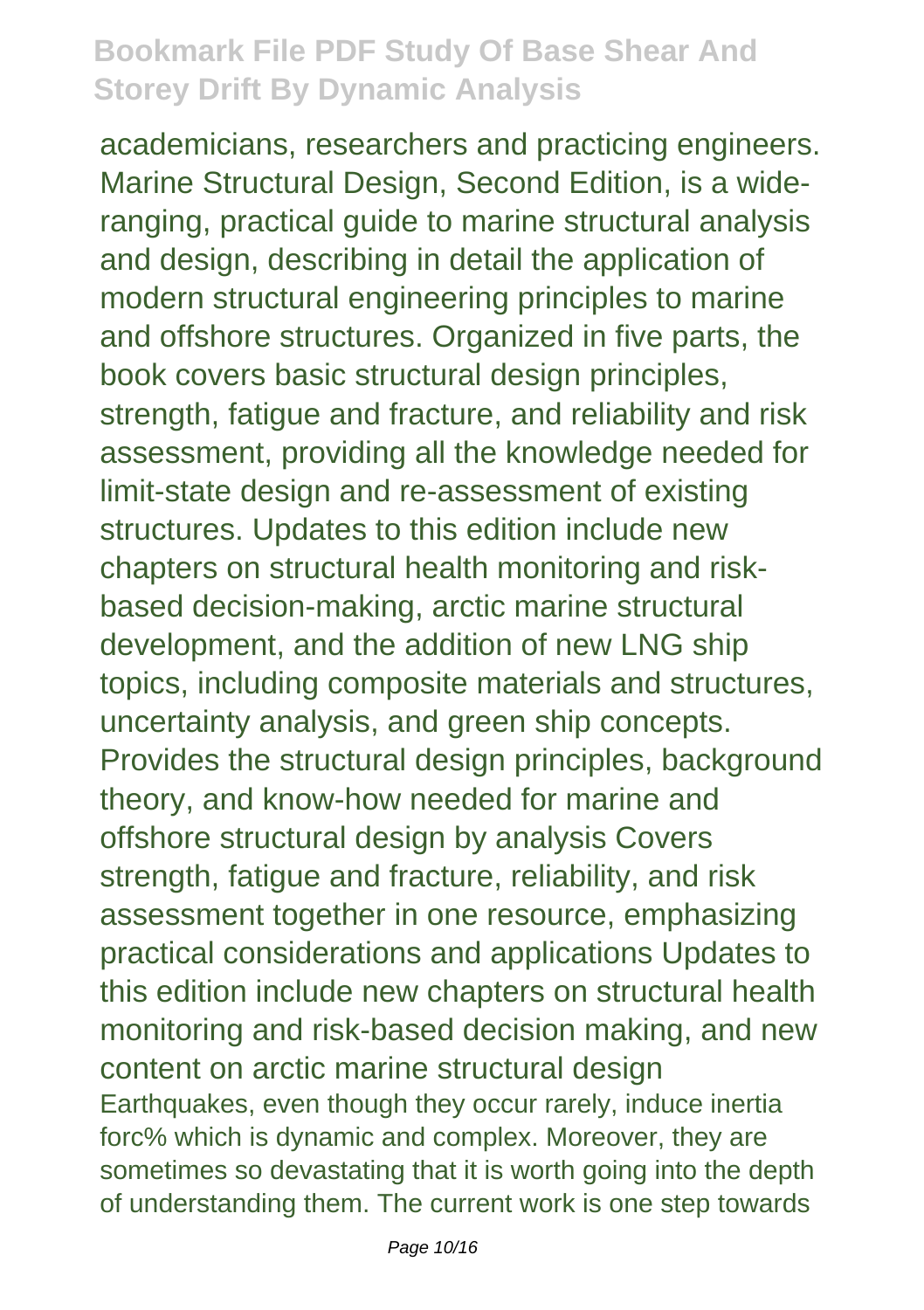understanding the complex effects of this dynamic force particularly on low rise RC structures which are found in almost all parts of the world. During 2001 Bhuj earthquake of India, a major damage was observed in RC framed structures at Ahemdabad which were in the range of G+3 to G+7 storey. Most of the buildings were having a normal grid of 3m x 3m column spacing with a storey height of 3m. Hence the present work, which is expected to act as a guide line for Civil and Structural Engineers in smaller towns and cities where expert advice may not be easily available, is devoted to RC framed structures ranging from G+3 to G+ 7 storeys. Out of the various factors affecting the earthquake and dynamic response of RC framed structures, in the current study, the shape of the column is considered to be one of the factors. The G+7 storey frame without the consideration of brick infill is subjected to push over analysis. The performance point for rectangular and equivalent square shaped cross section of columns is studied. The study incorporates two variations in the overall plan dimensions - 6m x 6m and 6m x 9m having four panes each of 3m x 3m and 3m x 4.5m respectively. The same set of models are also studied with brick infill walls modeled as 2D finite elements and equivalent strut. The performance point obtained from the push over analysis is considered as a measure of performance. Parameters like base shear, roof displacement, number of plastic hinges, severity of hinges, effective damping, etc. are compared for the mathematical models at performance point. Experiments and analyses were performed to study the effect on lateral displacement response of two factors. These were the effects on drift response of (1) using slender walls in frames with yielding columns and (2) placing a structural hinge at the base of slender walls to reduce strength and stiffness requirements for the foundation. To provide experimental benchmarks against which to calibrate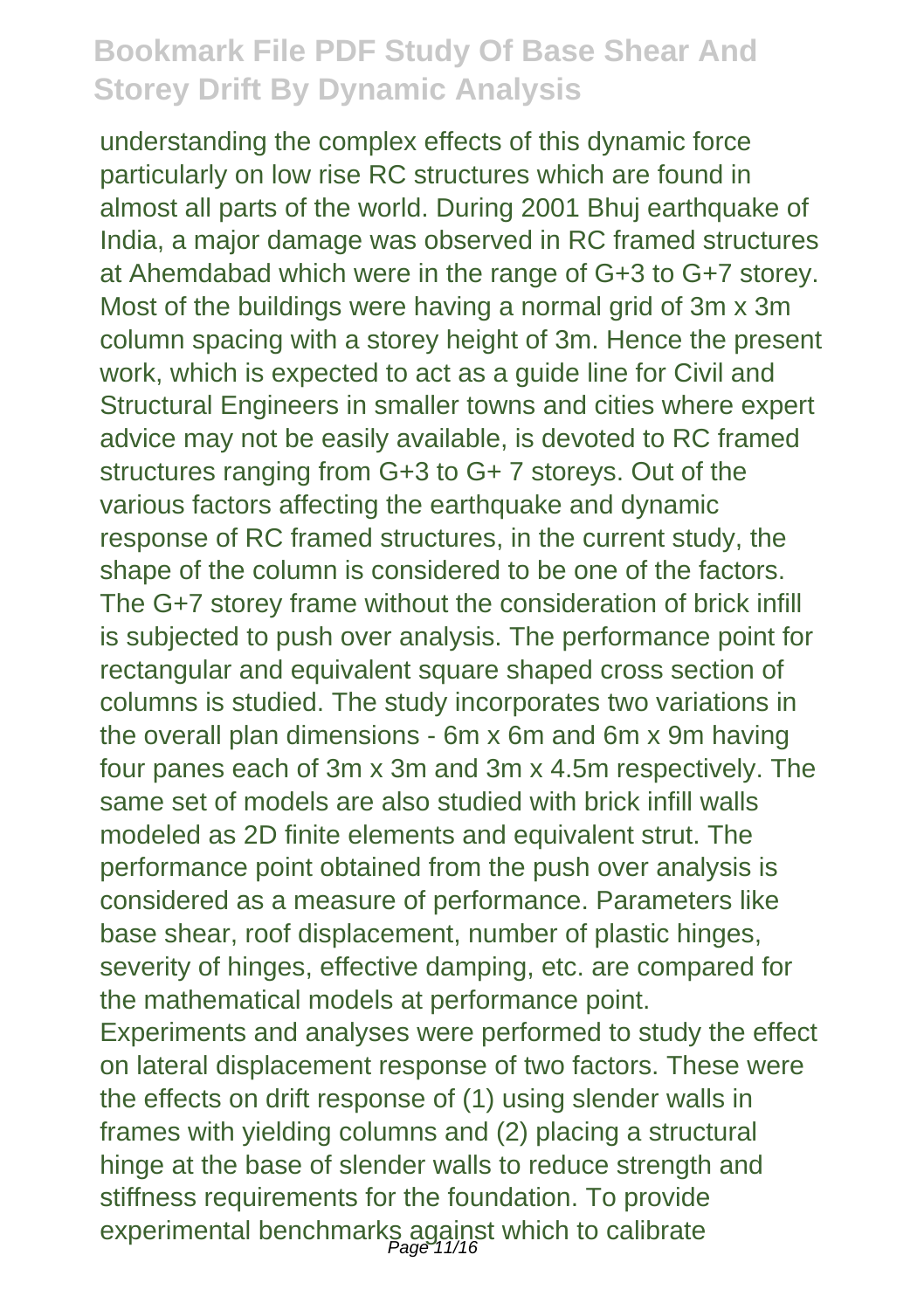numerical models, two nine-story reinforced concrete frames were subjected to earthquake simulations. These small-scale structures (total height of 7 ft) included three columns and a slender wall. To make recommendations about the proportioning of slender walls, maximum drifts calculated by nonlinear response-history analysis were compared with maximum drifts calculated by linear response-spectrum analysis. To make recommendations about the design of walls to resist shear, several pragmatic procedures for estimating maximum base-shear response of frame-wall structures were evaluated by comparing estimates with the observed response of test structures. The recommendations were combined with elements of current practice to form an alternative design procedure for structures located in regions of high seismicity.

This book presents select proceedings of the 5th International Conference on Advances in Civil Engineering (ICACE 2020), covering basic civil engineering branches. The book covers some hands-on articles on different realistic problems in civil engineering. It highlights the current application of advanced civil engineering knowledge in developing countries. Various topics covered include construction and building materials, eco-friendly ground improvement, water and wastewater management, solid waste management, durability of concrete structures, various aspects of foundation engineering, transportation engineering & planning scenarios in developing countries, and highway materials. A few articles also discussed the advancement in civil engineering fields from global perspectives too. The book will be useful for professionals and researchers working in the area of civil engineering.

Based on more than 12 years of systematic investigation on earthquake disaster simulation of civil infrastructures, this book covers the major research outcomes including a number<br>Page 12/16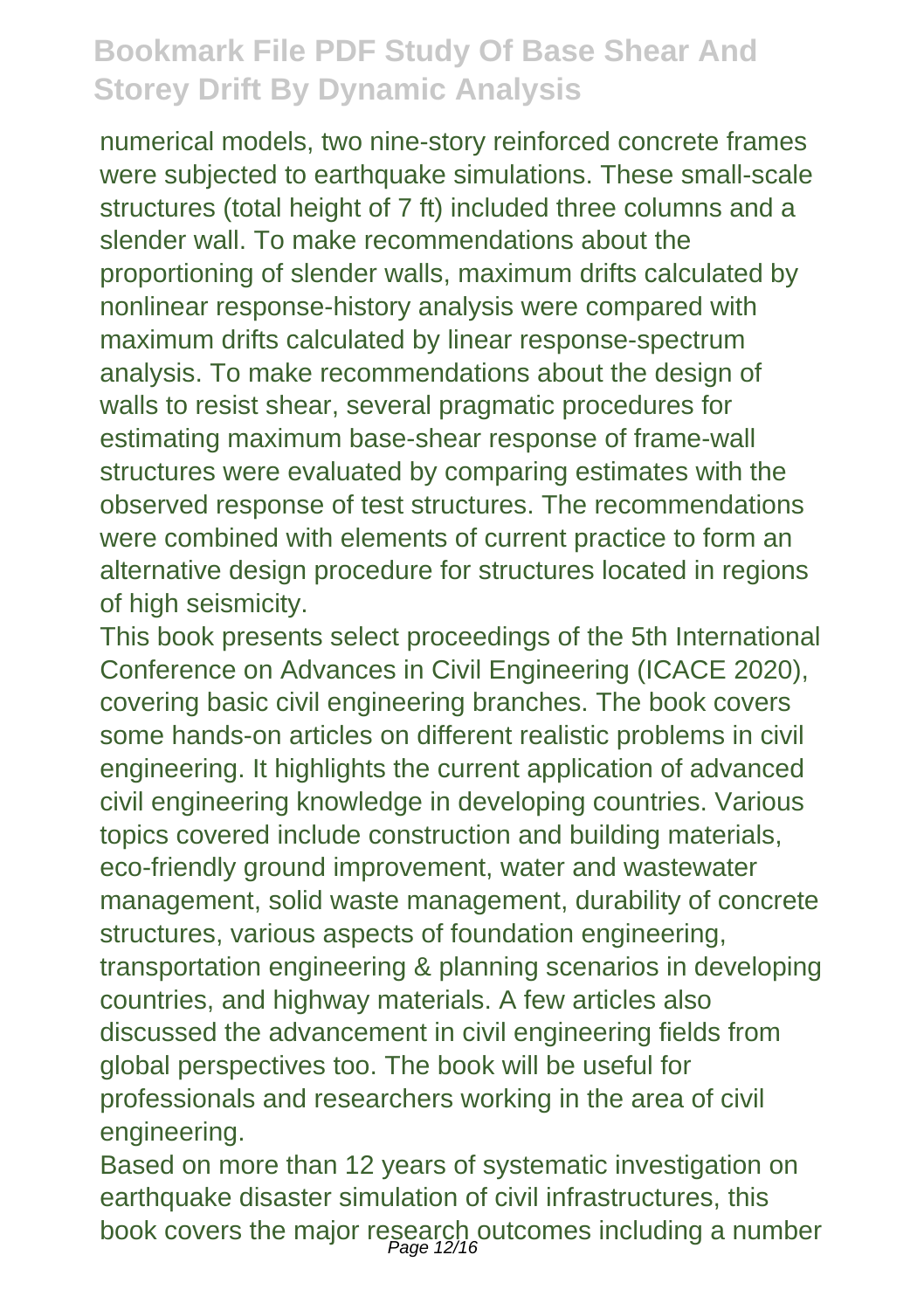of novel computational models, high performance computing methods and realistic visualization techniques for tall buildings and urban areas, with particular emphasize on collapse prevention and mitigation in extreme earthquakes, earthquake loss evaluation and seismic resilience. Typical engineering applications to several tallest buildings in the world (e.g., the 632 m tall Shanghai Tower and the 528 m tall Z15 Tower) and selected large cities in China (the Beijing Central Business District, Xi'an City, Taiyuan City and Tangshan City) are also introduced to demonstrate the advantages of the proposed computational models and techniques. The high-fidelity computational model developed in this book has proven to be the only feasible option to date for earthquake-induced collapse simulation of supertall buildings that are higher than 500 m. More importantly, the proposed collapse simulation technique has already been successfully used in the design of some real-world supertall buildings, with significant savings of tens of thousands of tons of concrete and steel, whilst achieving a better seismic performance and safety. The proposed novel solution for earthquake disaster simulation of urban areas using nonlinear multiple degree-of-freedom (MDOF) model and time-history analysis delivers several unique advantages: (1) true representation of the characteristic features of individual buildings and ground motions; (2) realistic visualization of earthquake scenarios, particularly dynamic shaking of buildings during earthquakes; (3) detailed prediction of seismic response and losses on each story of every building at any time period. The proposed earthquake disaster simulation technique has been successfully implemented in the seismic performance assessments and earthquake loss predictions of several central cities in China. The outcomes of the simulation as well as the feedback from the end users are encouraging, particularly for the government officials and/or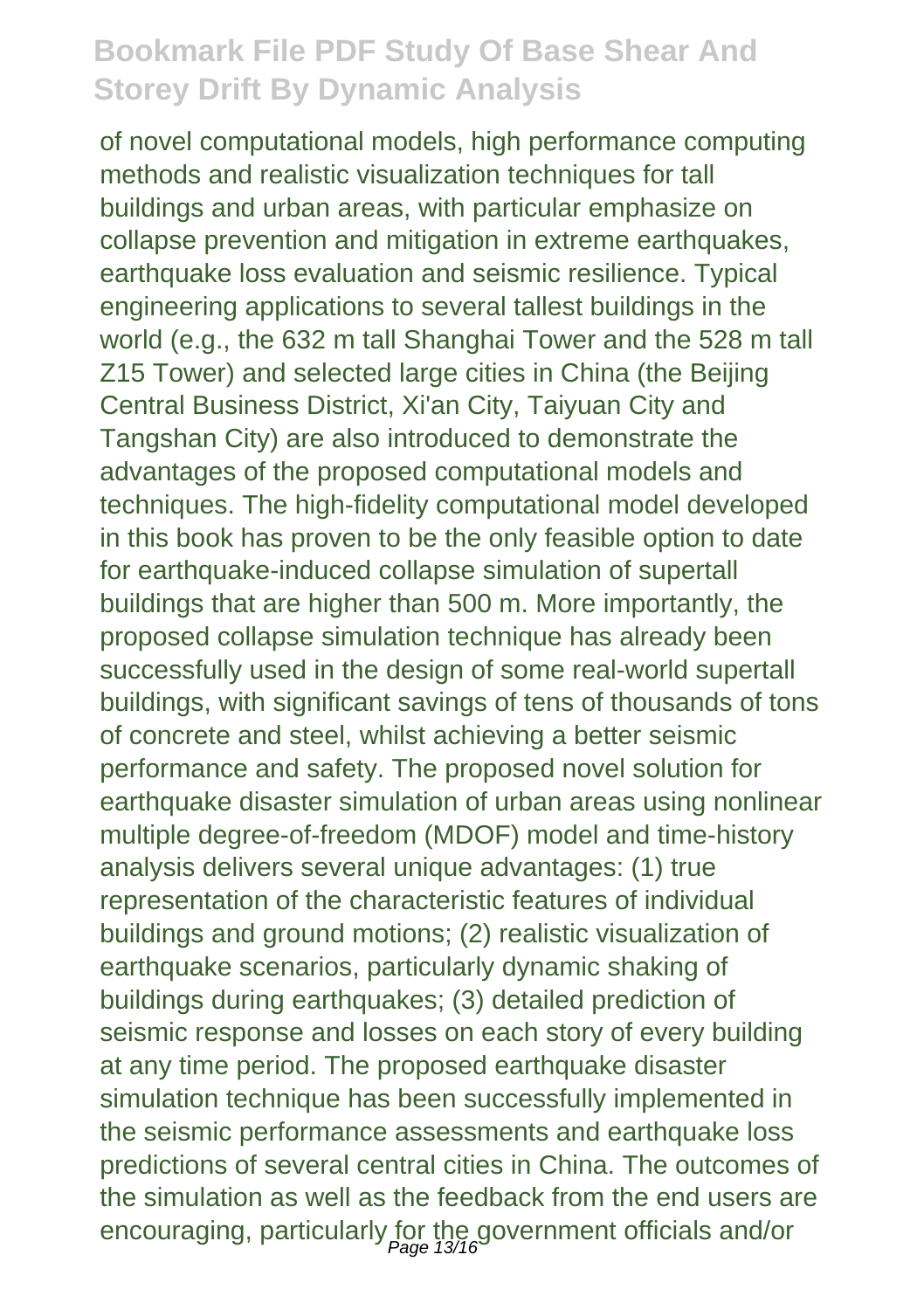administration department personnel with limited professional knowledge of earthquake engineering. The book offers readers a systematic solution to earthquake disaster simulation of civil infrastructures. The application outcomes demonstrate a promising future of the proposed advanced techniques. The book provides a long-awaited guide for academics and graduate students involving in earthquake engineering research and teaching activities. It can also be used by structural engineers for seismic design of supertall buildings.

Excavation is an important segment of foundation engineering (e.g., in the construction of the foundations or basements of high-rise buildings, underground oil tanks, or subways). However, the excavation knowledge introduced in most books on foundation engineering is too simple to handle actual excavation analysis and design. Moreover, with economic development and urbanization, excavations go deeper and are larger in scale. These conditions require elaborate analysis, design methods and construction technologies. This book is aimed at both theoretical explication and practical application. From basic to advanced, this book attempts to achieve theoretical rigor and consistency. Each chapter is followed by a problem set so that the book can be readily taught at senior undergraduate and graduate levels. The solution to the problems at the end of the chapters can be found on the website (http://www.ct.ntust.edu.tw/ou/). On the other hand, the analysis methods introduced in the book can be used in actual analysis and design as they contain the most up-todate knowledge. Therefore, this book is suitable for teachers who teach foundation engineering and/or deep excavation courses and engineers who are engaged in excavation analysis and design.

Addresses the Question Frequently Proposed to the Designer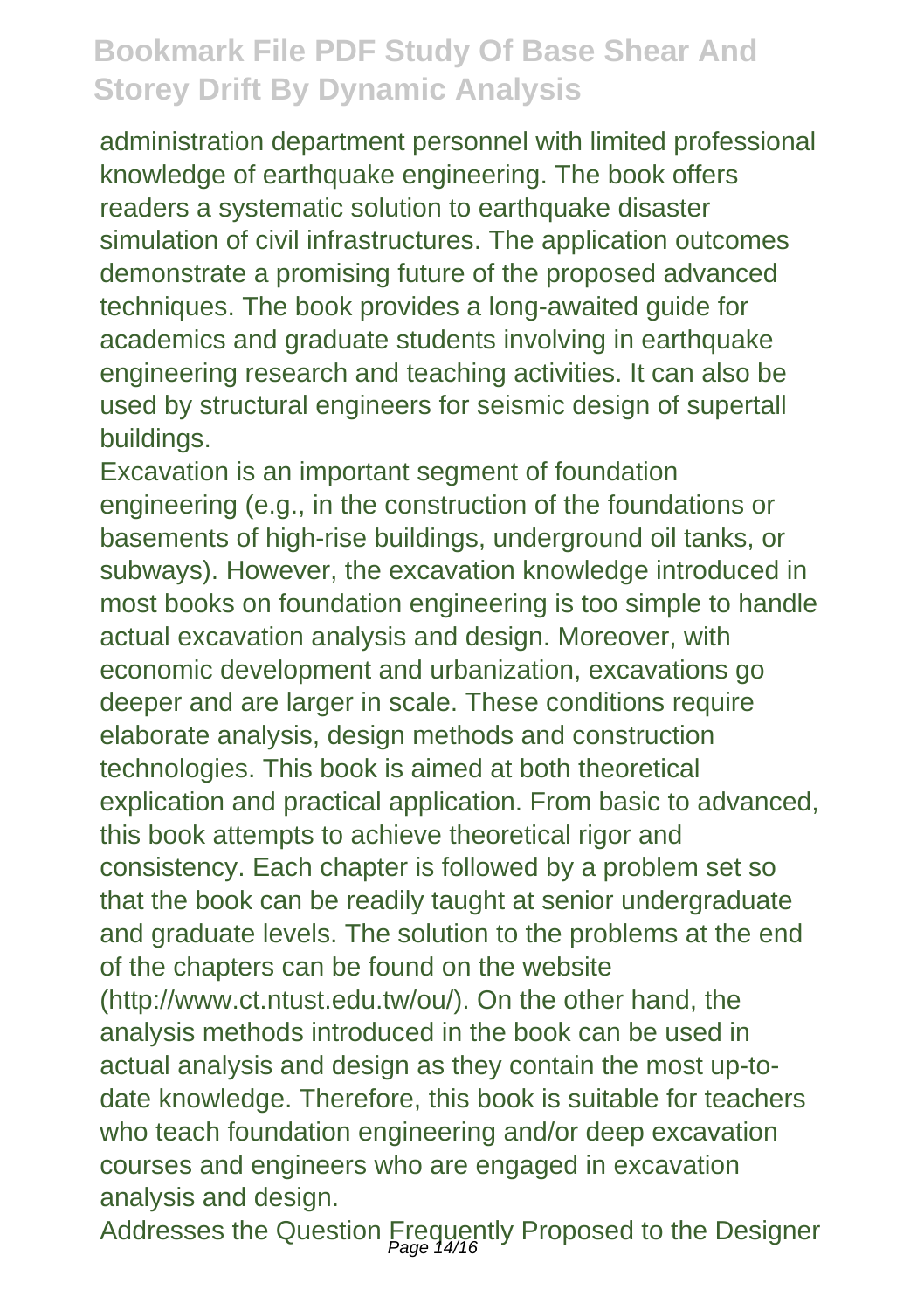by Architects: "Can We Do This? Offering guidance on how to use code-based procedures while at the same time providing an understanding of why provisions are necessary, Tall Building Design: Steel, Concrete, and Composite Systems methodically explores the structural behavior of steel, concrete, and composite members and systems. This text establishes the notion that design is a creative process, and not just an execution of framing proposals. It cultivates imaginative approaches by presenting examples specifically related to essential building codes and standards. Tying together precision and accuracy—it also bridges the gap between two design approaches—one based on initiative skill and the other based on computer skill. The book explains loads and load combinations typically used in building design, explores methods for determining design wind loads using the provisions of ASCE 7-10, and examines wind tunnel procedures. It defines conceptual seismic design, as the avoidance or minimization of problems created by the effects of seismic excitation. It introduces the concept of performancebased design (PBD). It also addresses serviceability considerations, prediction of tall building motions, damping devices, seismic isolation, blast-resistant design, and progressive collapse. The final chapters explain gravity and lateral systems for steel, concrete, and composite buildings. The Book Also Considers: Preliminary analysis and design techniques The structural rehabilitation of seismically vulnerable steel and concrete buildings Design differences between code-sponsored approaches The concept of ductility trade-off for strength Tall Building Design: Steel, Concrete, and Composite Systems is a structural design guide and reference for practicing engineers and educators, as well as recent graduates entering the structural engineering profession. This text examines all major concrete, steel, and composite building systems, and uses the most up-to-date